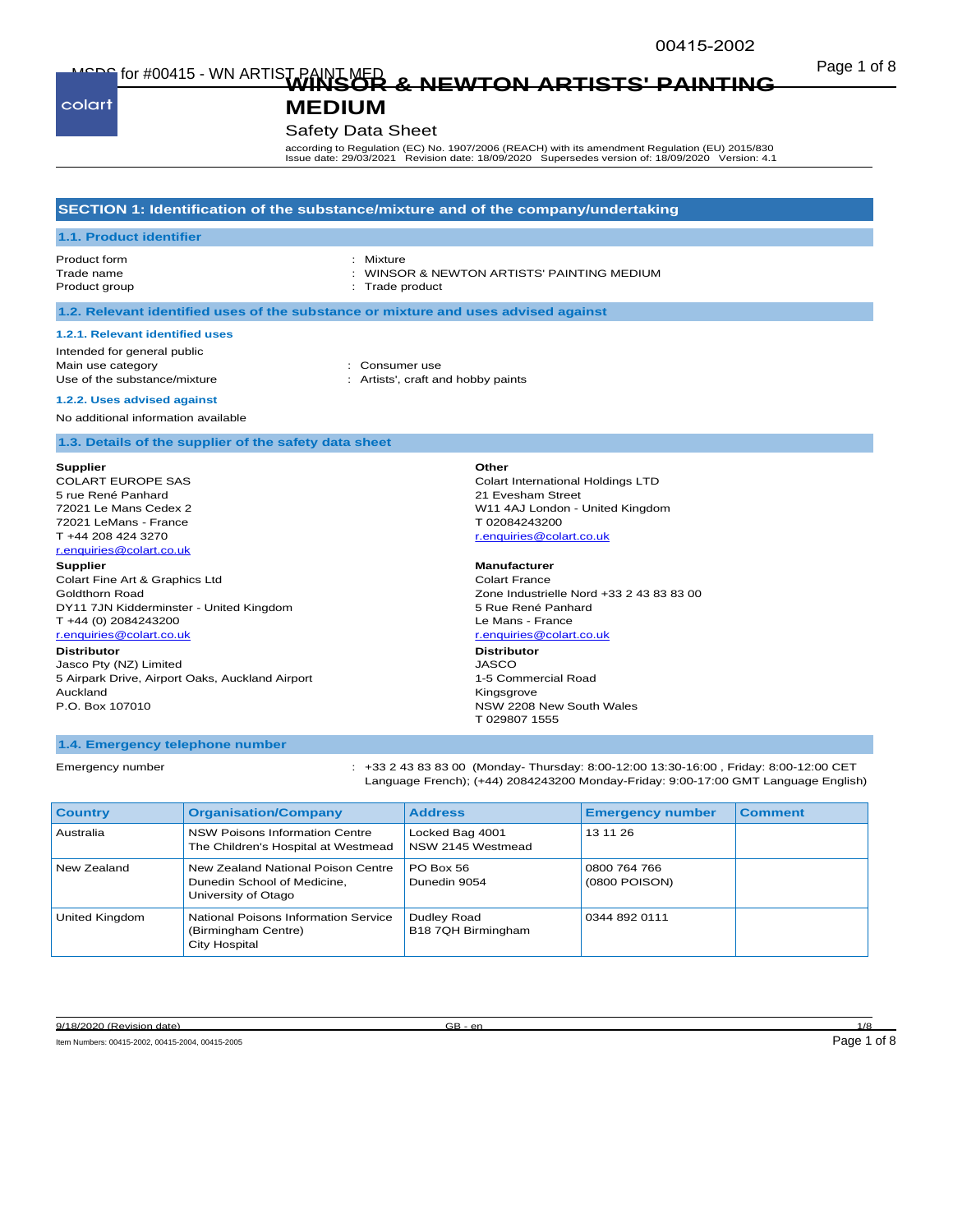# Page 2 of 8 MSDS for #00415 - WN ARTIST PAINT MED **WINSOR & NEWTON ARTISTS' PAINTING MEDIUM**

# Safety Data Sheet

according to Regulation (EC) No. 1907/2006 (REACH) with its amendment Regulation (EU) 2015/830

| <b>SECTION 2: Hazards identification</b>                        |                                                                                                                            |  |  |
|-----------------------------------------------------------------|----------------------------------------------------------------------------------------------------------------------------|--|--|
| 2.1. Classification of the substance or mixture                 |                                                                                                                            |  |  |
| Classification according to Regulation (EC) No. 1272/2008 [CLP] |                                                                                                                            |  |  |
| Not classified                                                  |                                                                                                                            |  |  |
| Adverse physicochemical, human health and environmental effects |                                                                                                                            |  |  |
| No additional information available                             |                                                                                                                            |  |  |
| 2.2. Label elements                                             |                                                                                                                            |  |  |
| Labelling according to Regulation (EC) No. 1272/2008 [CLP]      |                                                                                                                            |  |  |
| Precautionary statements (CLP)                                  | : P102 - Keep out of reach of children.<br>If swallowed, seek medical advice immediately and show this container or label. |  |  |
| Child-resistant fastening                                       | : Not applicable                                                                                                           |  |  |
| Tactile warning                                                 | : Not applicable                                                                                                           |  |  |
| 2.3. Other hazards                                              |                                                                                                                            |  |  |
| No additional information available                             |                                                                                                                            |  |  |

No additional information available

## **SECTION 3: Composition/information on ingredients**

## **3.1. Substances**

## Not applicable

## **3.2. Mixtures**

| <b>Name</b>                                                                | <b>Product identifier</b> | $\frac{1}{2}$ | <b>Classification according to</b><br><b>Regulation (EC) No.</b><br>1272/2008 [CLP] |
|----------------------------------------------------------------------------|---------------------------|---------------|-------------------------------------------------------------------------------------|
| Hydrocarbons, C10-C13, n-alkanes, isoalkanes,<br>cyclics, $<$ 2% aromatics | (EC-No.) 918-481-9        | $30 - 50$     | Asp. Tox. 1, H304                                                                   |

Full text of H-statements: see section 16

| <b>SECTION 4: First aid measures</b>                             |                                                                                                                                      |
|------------------------------------------------------------------|--------------------------------------------------------------------------------------------------------------------------------------|
| 4.1. Description of first aid measures                           |                                                                                                                                      |
| First-aid measures general                                       | : Never give anything by mouth to an unconscious person. If you feel unwell, seek medical<br>advice (show the label where possible). |
| First-aid measures after inhalation                              | Allow affected person to breathe fresh air. Allow the victim to rest.                                                                |
| First-aid measures after skin contact                            | : Remove affected clothing and wash all exposed skin area with mild soap and water,<br>followed by warm water rinse.                 |
| First-aid measures after eye contact                             | : Rinse immediately with plenty of water. Obtain medical attention if pain, blinking or redness<br>persists.                         |
| First-aid measures after ingestion                               | : Rinse mouth out with water. In all cases of doubt, or when symptoms persist, seek medical<br>attention.                            |
| 4.2. Most important symptoms and effects, both acute and delayed |                                                                                                                                      |
| Symptoms/effects                                                 | Not expected to present a significant hazard under anticipated conditions of normal use.                                             |

**4.3. Indication of any immediate medical attention and special treatment needed**

Treat symptomatically.

9/18/2020 (Revision date) GB - en 2/8

Item Numbers: 00415-2002, 00415-2004, 00415-2005 Page 2 of 8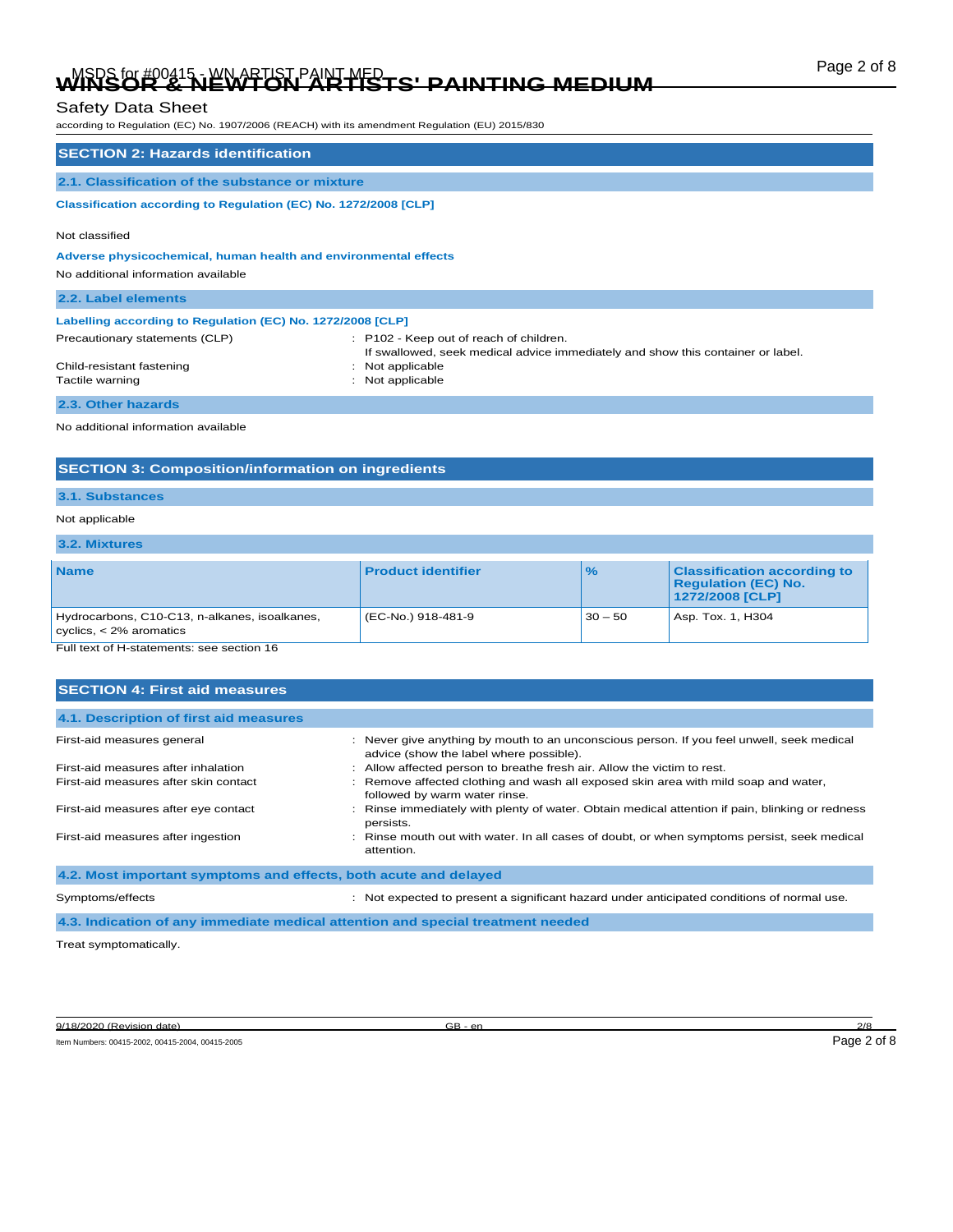# Page 3 of 8 MSDS for #00415 - WN ARTIST PAINT MED **WINSOR & NEWTON ARTISTS' PAINTING MEDIUM**

# Safety Data Sheet

according to Regulation (EC) No. 1907/2006 (REACH) with its amendment Regulation (EU) 2015/830

| <b>SECTION 5: Firefighting measures</b>                        |                                                                                                                                                                          |  |  |  |
|----------------------------------------------------------------|--------------------------------------------------------------------------------------------------------------------------------------------------------------------------|--|--|--|
| 5.1. Extinguishing media                                       |                                                                                                                                                                          |  |  |  |
| Suitable extinguishing media<br>Unsuitable extinguishing media | : Foam. Dry powder. Carbon dioxide. Sand.<br>: Do not use a heavy water stream.                                                                                          |  |  |  |
| 5.2. Special hazards arising from the substance or mixture     |                                                                                                                                                                          |  |  |  |
| Fire hazard                                                    | $:$ No fire hazard.                                                                                                                                                      |  |  |  |
| 5.3. Advice for firefighters                                   |                                                                                                                                                                          |  |  |  |
| Firefighting instructions                                      | : Use water spray or fog for cooling exposed containers. Exercise caution when fighting any<br>chemical fire. Prevent fire fighting water from entering the environment. |  |  |  |
| Protection during firefighting                                 | : Do not enter fire area without proper protective equipment, including respiratory protection.                                                                          |  |  |  |

| <b>SECTION 6: Accidental release measures</b>                                                           |                                                                                                                                                 |  |  |
|---------------------------------------------------------------------------------------------------------|-------------------------------------------------------------------------------------------------------------------------------------------------|--|--|
| 6.1. Personal precautions, protective equipment and emergency procedures                                |                                                                                                                                                 |  |  |
| 6.1.1. For non-emergency personnel                                                                      |                                                                                                                                                 |  |  |
| Emergency procedures                                                                                    | Evacuate unnecessary personnel.                                                                                                                 |  |  |
| 6.1.2. For emergency responders                                                                         |                                                                                                                                                 |  |  |
| Protective equipment<br>Emergency procedures                                                            | Equip cleanup crew with proper protection.<br>Ventilate area.<br>٠.                                                                             |  |  |
| <b>6.2. Environmental precautions</b>                                                                   |                                                                                                                                                 |  |  |
| Prevent entry to sewers and public waters. Notify authorities if liquid enters sewers or public waters. |                                                                                                                                                 |  |  |
| 6.3. Methods and material for containment and cleaning up                                               |                                                                                                                                                 |  |  |
| Methods for cleaning up                                                                                 | Soak up spills with inert solids, such as clay or diatomaceous earth as soon as possible.<br>Collect spillage. Store away from other materials. |  |  |

**6.4. Reference to other sections**

See Heading 8. Exposure controls and personal protection.

| <b>SECTION 7: Handling and storage</b>                            |                                                                                                                                                                                                        |  |  |  |
|-------------------------------------------------------------------|--------------------------------------------------------------------------------------------------------------------------------------------------------------------------------------------------------|--|--|--|
| 7.1. Precautions for safe handling                                |                                                                                                                                                                                                        |  |  |  |
| Precautions for safe handling                                     | : Wash hands and other exposed areas with mild soap and water before eating, drinking or<br>smoking and when leaving work. Provide good ventilation in process area to prevent<br>formation of vapour. |  |  |  |
| 7.2. Conditions for safe storage, including any incompatibilities |                                                                                                                                                                                                        |  |  |  |
| Storage conditions                                                | : Keep only in the original container in a cool, well ventilated place away from : Direct<br>sunlight, Heat sources. Keep container closed when not in use.                                            |  |  |  |
| Incompatible products                                             | : Strong bases. Strong acids.                                                                                                                                                                          |  |  |  |
| Incompatible materials                                            | Sources of ignition. Direct sunlight.                                                                                                                                                                  |  |  |  |
| 7.3. Specific end use(s)                                          |                                                                                                                                                                                                        |  |  |  |
|                                                                   |                                                                                                                                                                                                        |  |  |  |

Refer to section 1.2.1.

9/18/2020 (Revision date) GB - en 3/8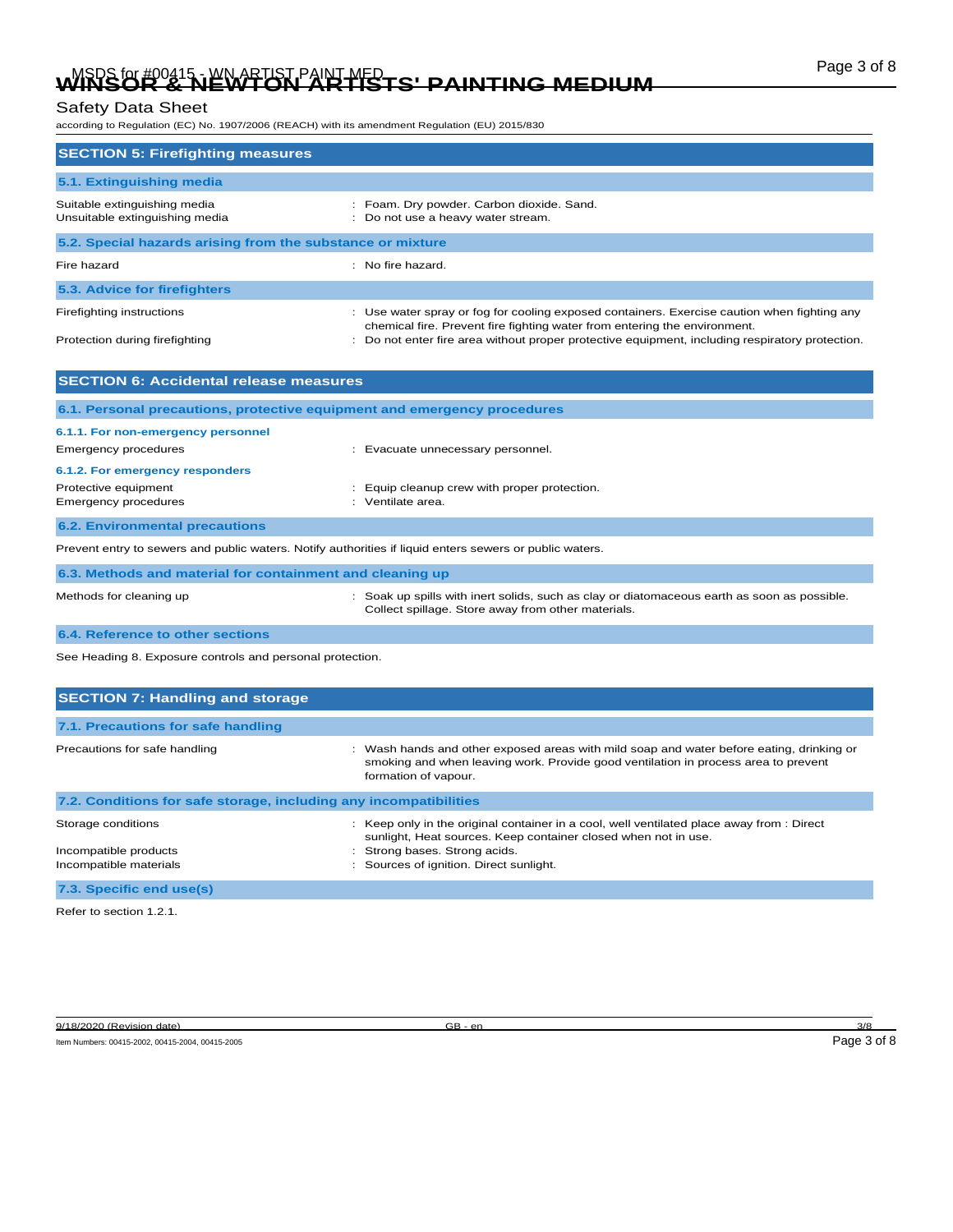# Page 4 of 8 MSDS for #00415 - WN ARTIST PAINT MED **WINSOR & NEWTON ARTISTS' PAINTING MEDIUM**

# Safety Data Sheet

according to Regulation (EC) No. 1907/2006 (REACH) with its amendment Regulation (EU) 2015/830

| <b>SECTION 8: Exposure controls/personal protection</b>                                                                |                                              |  |  |
|------------------------------------------------------------------------------------------------------------------------|----------------------------------------------|--|--|
|                                                                                                                        |                                              |  |  |
| <b>8.1. Control parameters</b>                                                                                         |                                              |  |  |
| 8.1.1 National occupational exposure and biological limit values<br>No additional information available                |                                              |  |  |
| 8.1.2. Recommended monitoring procedures<br>No additional information available                                        |                                              |  |  |
| 8.1.3. Air contaminants formed<br>No additional information available                                                  |                                              |  |  |
| 8.1.4. DNEL and PNEC<br>Additional information                                                                         | : No exposure limits exist for this material |  |  |
| 8.1.5. Control banding<br>No additional information available                                                          |                                              |  |  |
| 8.2. Exposure controls                                                                                                 |                                              |  |  |
| 8.2.1. Appropriate engineering controls<br>No additional information available<br>8.2.2. Personal protection equipment |                                              |  |  |

#### **8.2.2.1. Eye and face protection**

| Eye protection:         |  |
|-------------------------|--|
| Avoid contact with eyes |  |
|                         |  |

#### **8.2.2.2. Skin protection**

No additional information available

# **8.2.2.3. Respiratory protection**

### **Respiratory protection:**

No respiratory protection needed under normal use conditions. In case of insufficient ventilation, wear suitable respiratory equipment. Where exposure through inhalation may occur from use, respiratory protection equipment is recommended

#### **8.2.2.4. Thermal hazards**

No additional information available

### **8.2.3. Environmental exposure controls**

#### **Other information:**

Do not eat, drink or smoke during use. Ensure there is adequate ventilation.

| <b>SECTION 9: Physical and chemical properties</b>         |                     |     |  |  |
|------------------------------------------------------------|---------------------|-----|--|--|
| 9.1. Information on basic physical and chemical properties |                     |     |  |  |
| Physical state                                             | : Liquid            |     |  |  |
| Appearance                                                 | : Paste.            |     |  |  |
| Colour                                                     | : Yellow.           |     |  |  |
| Odour                                                      | : characteristic.   |     |  |  |
| Odour threshold                                            | : No data available |     |  |  |
| рH                                                         | $9 - 10$            |     |  |  |
| Relative evaporation rate (butylacetate=1)                 | : No data available |     |  |  |
| Melting point                                              | : No data available |     |  |  |
| Freezing point                                             | : No data available |     |  |  |
| Boiling point                                              | : $186 - 216 °C$    |     |  |  |
| Flash point                                                | : $77^{\circ}$ C    |     |  |  |
| 9/18/2020 (Revision date)                                  | $GB - en$           | 4/8 |  |  |

Item Numbers: 00415-2002, 00415-2004, 00415-2005 Page 4 of 8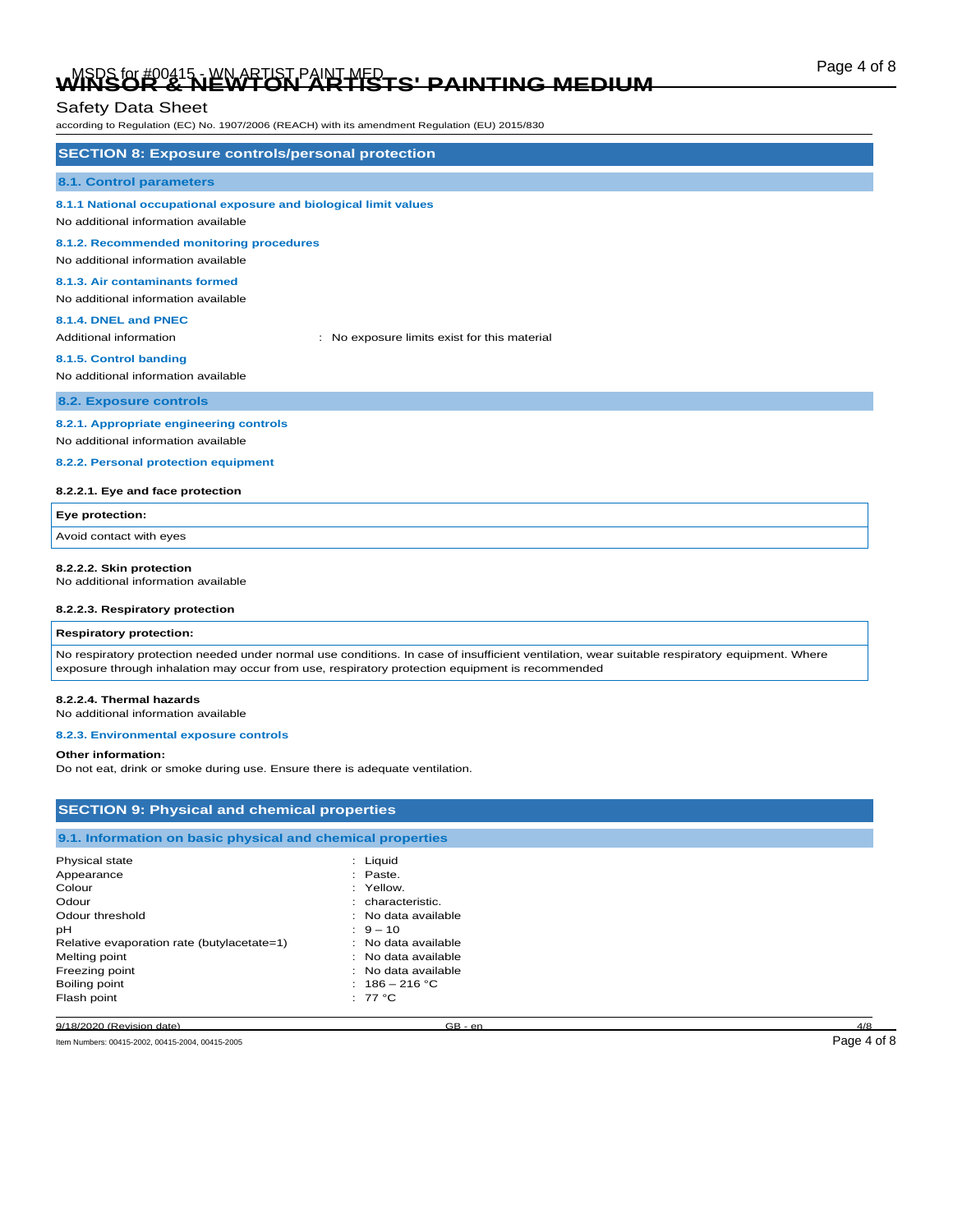# Page 5 of 8 MSDS for #00415 - WN ARTIST PAINT MED **WINSOR & NEWTON ARTISTS' PAINTING MEDIUM**

# Safety Data Sheet

according to Regulation (EC) No. 1907/2006 (REACH) with its amendment Regulation (EU) 2015/830

| Auto-ignition temperature                       | : 240 $^{\circ}$ C         |
|-------------------------------------------------|----------------------------|
| Decomposition temperature                       | No data available          |
| Flammability (solid, gas)                       | $:$ Non flammable.         |
| Vapour pressure                                 | No data available          |
| Relative vapour density at 20 °C                | : No data available        |
| Relative density                                | : $0.87@15°C$              |
| Solubility                                      | : No data available        |
| Partition coefficient n-octanol/water (Log Pow) | No data available          |
| Viscosity, kinematic                            | : 42.31 mm <sup>2</sup> /s |
| Viscosity, dynamic                              | No data available          |
| <b>Explosive properties</b>                     | No data available          |
| Oxidising properties                            | : No data available        |
| <b>Explosive limits</b>                         | No data available          |
|                                                 |                            |

**9.2. Other information**

No additional information available

**10.1. Reactivity**

The product is non-reactive under normal conditions of use, storage and transport.

**10.2. Chemical stability**

Stable at ambient temperature and under normal conditions of use.

**10.3. Possibility of hazardous reactions**

**SECTION 10: Stability and reactivity**

None under normal use.

**10.4. Conditions to avoid**

Direct sunlight. Extremely high or low temperatures.

**10.5. Incompatible materials**

Strong acids. Strong bases.

**10.6. Hazardous decomposition products**

Carbon monoxide. Carbon dioxide.

## **SECTION 11: Toxicological information**

| 11.1 Information on toxicological effects        |                                      |
|--------------------------------------------------|--------------------------------------|
| Acute toxicity (oral)<br>Acute toxicity (dermal) | : Not classified<br>: Not classified |
| Acute toxicity (inhalation)                      | : Not classified                     |

| Hydrocarbons, C10-C13, n-alkanes, isoalkanes, cyclics, < 2% aromatics |                                                                                                        |  |
|-----------------------------------------------------------------------|--------------------------------------------------------------------------------------------------------|--|
| LD50 dermal rat                                                       | > 2000 mg/kg bodyweight Animal: rat, Guideline: OECD Guideline 402 (Acute Dermal<br>Toxicity)          |  |
| LD50 dermal rabbit                                                    | $\geq$ 3160 mg/kg bodyweight Animal: rabbit, Guideline: OECD Guideline 402 (Acute Dermal<br>Toxicity)  |  |
| Skin corrosion/irritation                                             | : Not classified<br>$pH: 9 - 10$                                                                       |  |
| Additional information<br>Serious eye damage/irritation               | : Based on available data, the classification criteria are not met<br>: Not classified<br>$pH: 9 - 10$ |  |

9/18/2020 (Revision date) GB - en 5/8

Item Numbers: 00415-2002, 00415-2004, 00415-2005 Page 5 of 8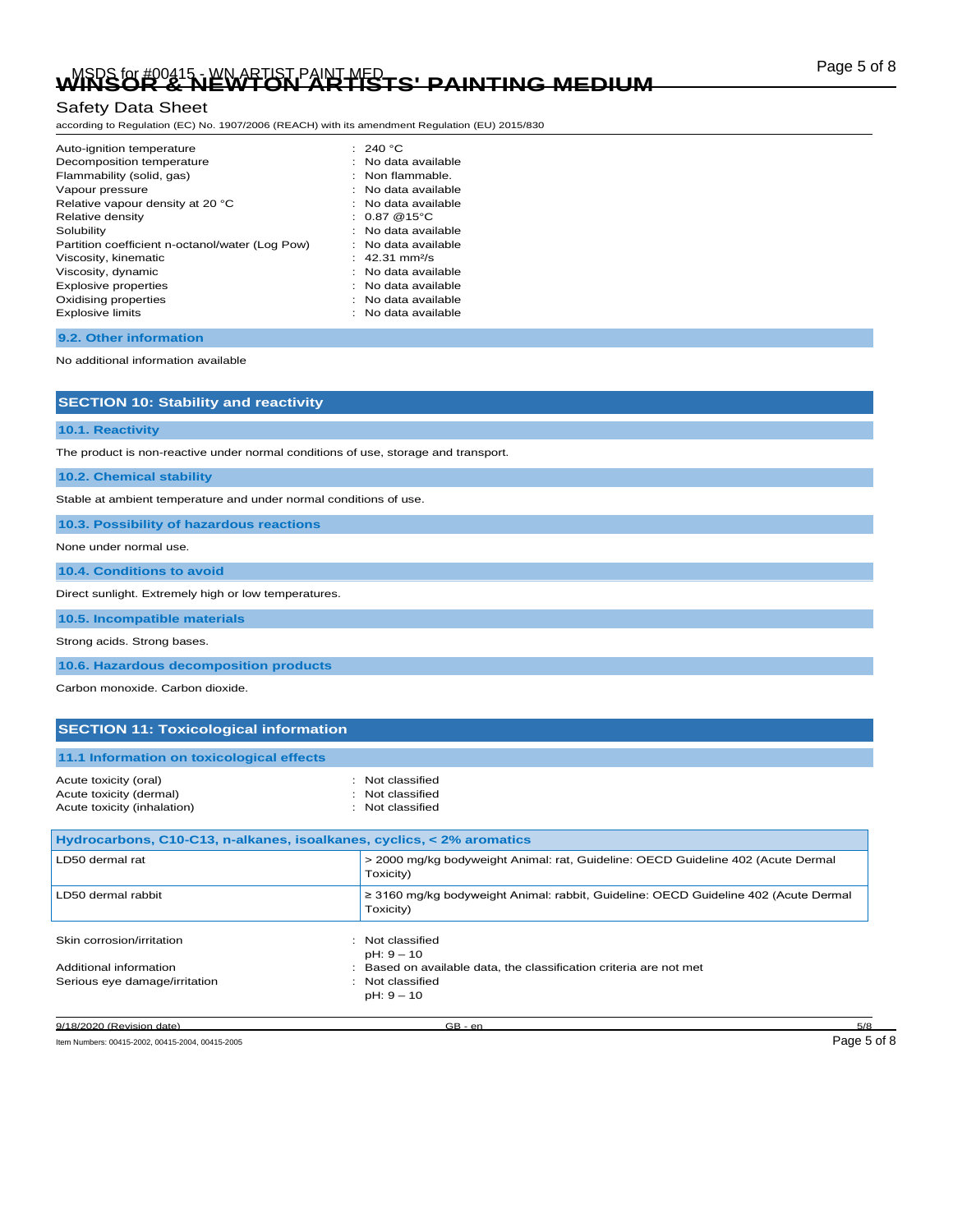# Page 6 of 8 MSDS for #00415 - WN ARTIST PAINT MED **WINSOR & NEWTON ARTISTS' PAINTING MEDIUM**

# Safety Data Sheet

according to Regulation (EC) No. 1907/2006 (REACH) with its amendment Regulation (EU) 2015/830

| Additional information<br>Respiratory or skin sensitisation<br>Additional information<br>Germ cell mutagenicity<br>Additional information<br>Carcinogenicity<br>Additional information |   | Based on available data, the classification criteria are not met<br>Not classified<br>Based on available data, the classification criteria are not met<br>Not classified<br>Based on available data, the classification criteria are not met<br>Not classified<br>Based on available data, the classification criteria are not met |
|----------------------------------------------------------------------------------------------------------------------------------------------------------------------------------------|---|------------------------------------------------------------------------------------------------------------------------------------------------------------------------------------------------------------------------------------------------------------------------------------------------------------------------------------|
| Reproductive toxicity<br>Additional information<br>STOT-single exposure                                                                                                                |   | : Not classified<br>Based on available data, the classification criteria are not met<br>Not classified                                                                                                                                                                                                                             |
| Additional information<br>STOT-repeated exposure<br>Additional information                                                                                                             | ٠ | Based on available data, the classification criteria are not met<br>Not classified<br>Based on available data, the classification criteria are not met                                                                                                                                                                             |
| Aspiration hazard<br>Additional information                                                                                                                                            |   | Not classified<br>Based on available data, the classification criteria are not met                                                                                                                                                                                                                                                 |

| WINSOR & NEWTON ARTISTS' PAINTING MEDIUM               |                                                                  |  |
|--------------------------------------------------------|------------------------------------------------------------------|--|
| Viscosity, kinematic                                   | $42.31$ mm <sup>2</sup> /s                                       |  |
| Potential adverse human health effects and<br>symptoms | Based on available data, the classification criteria are not met |  |

| <b>SECTION 12: Ecological information</b>                                                                                                                           |                                   |  |
|---------------------------------------------------------------------------------------------------------------------------------------------------------------------|-----------------------------------|--|
| 12.1. Toxicity                                                                                                                                                      |                                   |  |
| : Not classified<br>Hazardous to the aquatic environment, short-term<br>(acute)<br>Hazardous to the aquatic environment, long-term<br>: Not classified<br>(chronic) |                                   |  |
| 12.2. Persistence and degradability                                                                                                                                 |                                   |  |
| <b>WINSOR &amp; NEWTON ARTISTS' PAINTING MEDIUM</b>                                                                                                                 |                                   |  |
| Persistence and degradability                                                                                                                                       | Not established.                  |  |
| 12.3. Bioaccumulative potential                                                                                                                                     |                                   |  |
| <b>WINSOR &amp; NEWTON ARTISTS' PAINTING MEDIUM</b>                                                                                                                 |                                   |  |
| Bioaccumulative potential<br>Not established.                                                                                                                       |                                   |  |
| 12.4. Mobility in soil                                                                                                                                              |                                   |  |
| No additional information available                                                                                                                                 |                                   |  |
| 12.5. Results of PBT and vPvB assessment                                                                                                                            |                                   |  |
| No additional information available                                                                                                                                 |                                   |  |
| 12.6. Other adverse effects                                                                                                                                         |                                   |  |
| Additional information<br>٠                                                                                                                                         | Avoid release to the environment. |  |

Item Numbers: 00415-2002, 00415-2004, 00415-2005 Page 6 of 8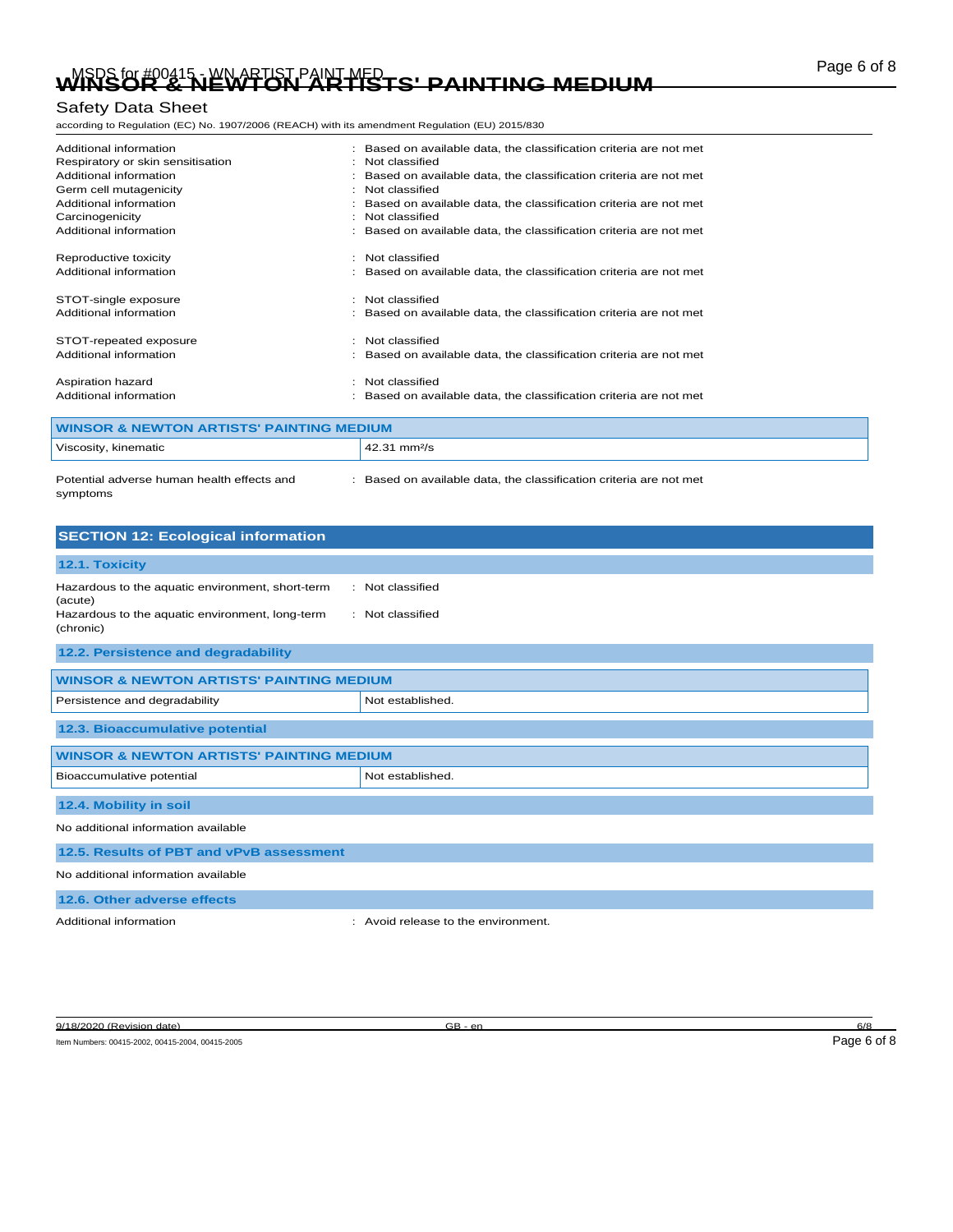# Page 7 of 8 MSDS for #00415 - WN ARTIST PAINT MED **WINSOR & NEWTON ARTISTS' PAINTING MEDIUM**

according to Regulation (EC) No. 1907/2006 (REACH) with its amendment Regulation (EU) 2015/830

### **SECTION 13: Disposal considerations**

#### **13.1. Waste treatment methods**

Product/Packaging disposal recommendations : Dispose in a safe manner in accordance with local/national regulations. Ecology - waste materials **Ecology** - waste materials **in the environment.** 

# **SECTION 14: Transport information**

| In accordance with ADR / IMDG / IATA / ADN |               |               |               |
|--------------------------------------------|---------------|---------------|---------------|
| <b>ADR</b>                                 | <b>IMDG</b>   | <b>IATA</b>   | <b>ADN</b>    |
| 14.1. UN number                            |               |               |               |
| Not regulated                              | Not regulated | Not regulated | Not regulated |
| 14.2. UN proper shipping name              |               |               |               |
| Not regulated                              | Not regulated | Not regulated | Not regulated |
| 14.3. Transport hazard class(es)           |               |               |               |
| Not regulated                              | Not regulated | Not regulated | Not regulated |
| 14.4. Packing group                        |               |               |               |
| Not regulated                              | Not regulated | Not regulated | Not regulated |
| 14.5. Environmental hazards                |               |               |               |
| Not regulated                              | Not regulated | Not regulated | Not regulated |
| No supplementary information available     |               |               |               |

## **14.6. Special precautions for user**

**Overland transport** Not regulated **Transport by sea** Not regulated **Air transport** Not regulated **Inland waterway transport** Not regulated

**14.7. Transport in bulk according to Annex II of Marpol and the IBC Code**

### Not applicable

## **SECTION 15: Regulatory information**

**15.1. Safety, health and environmental regulations/legislation specific for the substance or mixture**

#### **15.1.1. EU-Regulations**

Contains no REACH substances with Annex XVII restrictions

Contains no substance on the REACH candidate list

Contains no REACH Annex XIV substances

Contains no substance subject to Regulation (EU) No 649/2012 of the European Parliament and of the Council of 4 July 2012 concerning the export and import of hazardous chemicals.

Contains no substance subject to Regulation (EU) No 2019/1021 of the European Parliament and of the Council of 20 June 2019 on persistent organic pollutants

#### **15.1.2. National regulations**

### **Germany**

Water hazard class (WGK) : WGK nwg, Non-hazardous to water (Classification according to AwSV, Annex 1)

9/18/2020 (Revision date) GB - en 7/8

Item Numbers: 00415-2002, 00415-2004, 00415-2005 Page 7 of 8